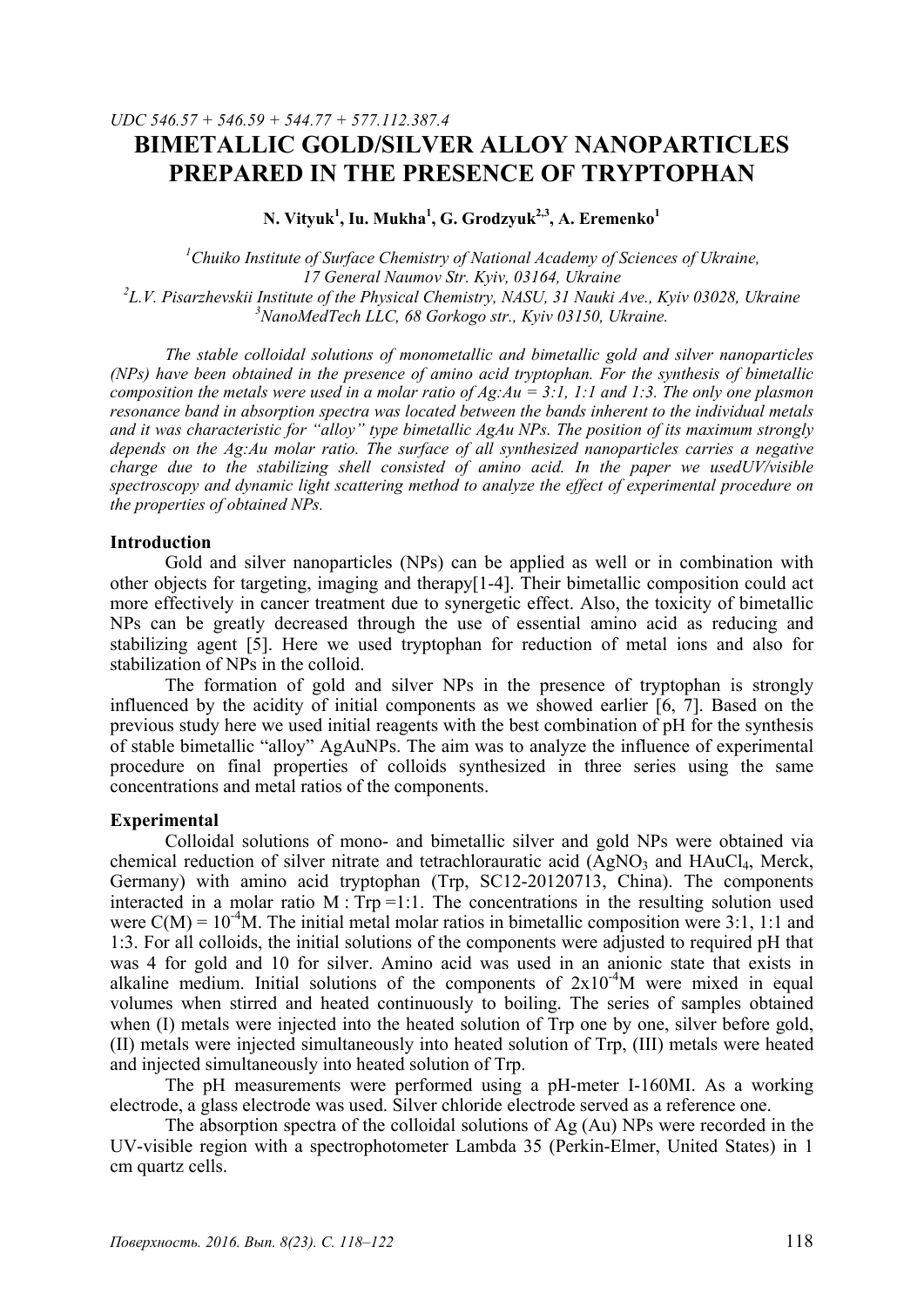The particle size distribution function and zeta potential measurement were studied by a laser correlation spectrometer Zeta Sizer Nano S (Malvern, UK) equipped with a correlator (multi-computing correlator type 7032 ce) by the method based on the scattering of light on any micro-objects. The information signal from the random movement of nanoparticles was analyzed by multi-channel spectrum analyzer and colorimeters. 1 ml of studied suspension was placed in a cylindrical optical glass cell with a diameter of 10 mm located in the thermostatted sample holder of the laser correlation spectrometer. Registration and statistical processing of the scattered laser light at 173° from the suspension (helium-neon laser LGN– 111 was used with a power output of 25 mW and wavelength of 633 nm) were performed three times for 120 seconds at 25°C. The resulting autocorrelation function was treated with standard computer programs PCS–Size mode v 1.61.

#### **Results and discussion**

The phenomenon of localized surface plasmon resonance (LSPR) causes a bright red color of gold nanoparticles (NPs)[8]. Colloids of monometallic nanosized gold obtained in the presence of the amino acid tryptophan (Trp) were also red colored. In UV-vis spectra, absorption band maxima of Au NPs were located near 525 nm. Meanwhile, silver NPs with intrinsic yellow coloration had LSPR band near 420 nm. Three series of samples of bimetallic AgAu NPs synthesized with the same content of reagents but with some difference in experimental procedure are indicated as (I), (II) and (III) as described above.

Zeta potential measurements of all tryptophan-capped Ag, Au and AgAu NPs showed that surface of synthesized nanoparticles carried a negative charge (Table 1). It led to the stability of colloids during a year even when stored light at room temperature.

In absorption spectra, the only one band maximum is characteristic for "alloy" type NPs when  $Ag^+$  and  $[AuCl_4]$  ions are simultaneously reduced. It is located between the maxima inherent to the bands of individual metals and depends on the composition of the particle [9]. It is shifted from silver to gold gradually according to decreasing Ag:Au molar ratio (Table 1). The coloration of colloids also changed from yellow, then orange to red.

| N | Sample,<br>$C = 10^{-4}M$ | $\lambda$ <sub>max</sub> , nm |     |     | zeta potential, mV |       |       |
|---|---------------------------|-------------------------------|-----|-----|--------------------|-------|-------|
|   |                           |                               | Н   | Ш   |                    | Н     | Ш     |
|   | Ag NPs                    | 417                           | 425 | 416 | $-27$              | $-21$ | $-23$ |
| 2 | AgAu $(3:1)$              | 441                           | 434 | 438 | $-21$              | $-26$ | $-26$ |
| 3 | AgAu(1:1)                 | 494                           | 469 | 464 | $-13$              | $-29$ | $-26$ |
| 4 | AgAu $(1:3)$              | 508                           | 498 | 496 | $-25$              | -11   | $-21$ |
| 5 | Au NPs                    | 526                           | 523 | 527 | $-20$              | $-21$ | $-15$ |

**Table 1.** Positions of absorption band maxima and zeta potentials of synthesized nanoparticles

No significant difference was observed between  $\lambda_{\text{max}}$  positions of bimetallic AgAu NPs when initial solutions of metals injected simultaneously to the reaction mixture both previously heated (III) and not heated (II). But adding solutions of  $HAuCl<sub>4</sub>$  after AgNO<sub>3</sub> to the mixture (I) caused the red shift of  $\lambda_{\text{max}}$  for all three ratios compare to (II) and (III). Moreover, for (I) a long-wavelength shoulder appeared, the most prominent for the ratio Ag : Au = 3:1 (Fig. 1a). Despite the reduction by tryptophan is not immediate and can take a long time (few days with heating), the possible explanation of this phenomenon can be the formation of NPs of core-shell type because metals were added sequentially[10]. Also, the longitudinal LSRP absorption [11] of aggregated particles influenced on the interpretation of UV/vis spectra.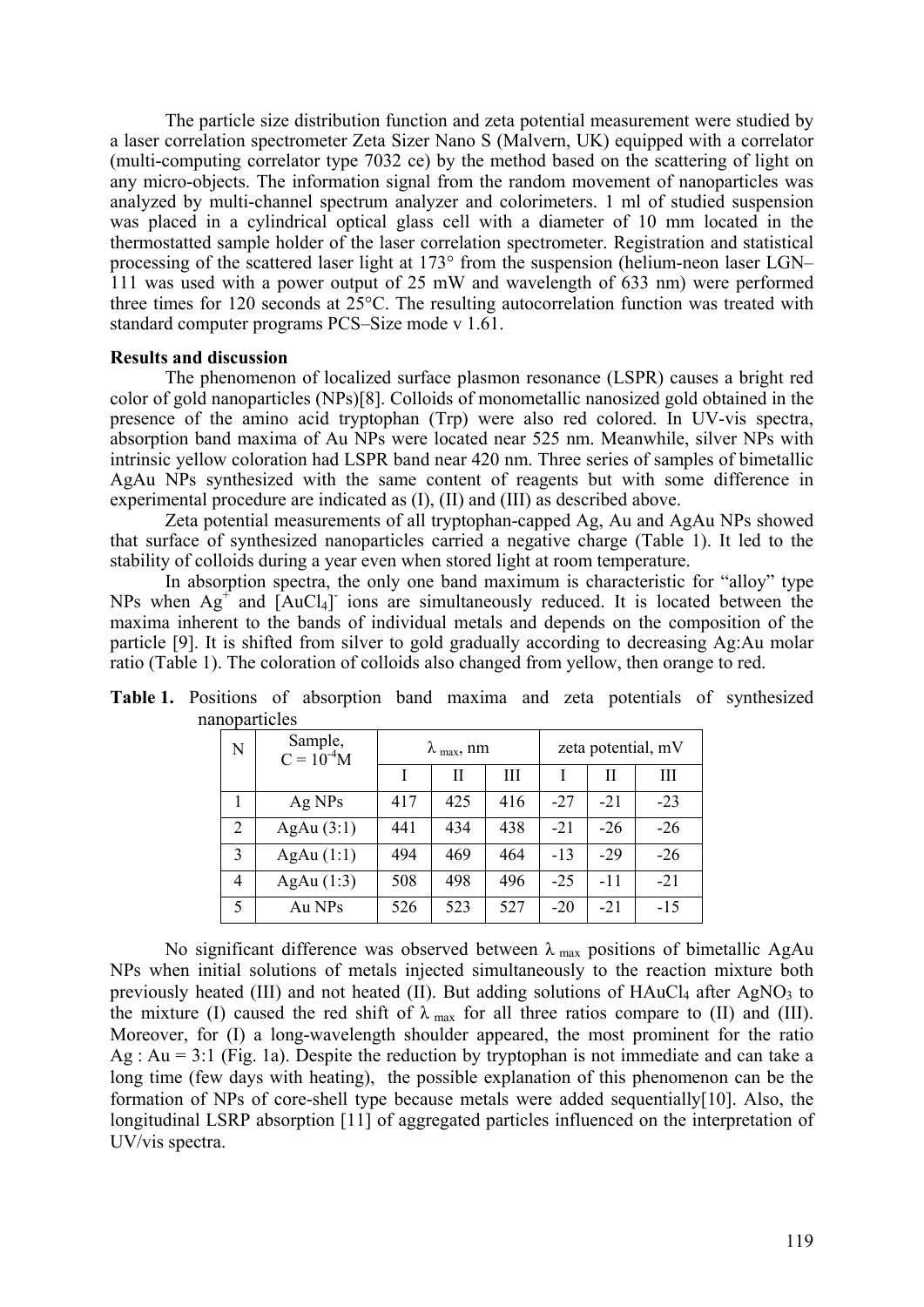

**Fig. 1.** Optical spectra of colloidal solutions of monometallic NPs and bimetallic composition with different metal molar ratios (a), where different series are indicated as (I) dash-dot line, (II) dash line and (III) solid line; polydispersity in colloidal solutions reflected as the particle size distribution by intensity basis (b), where different series are indicated as (I) square, (II)circle and (III) triangle.

Broad LSPR bands in the spectra of all nanoparticles with different metal ratios indicated polydispersity in colloidal solutions. We suggest that it can be the aggregation of small NPs occurring due to cross-linking of particles through tryptophan during the synthesis. The existence of small particles is confirmed by the characteristic position of LSPR band. Polydispersity in colloids was evidenced by the dynamic light scattering (DLS) data. Intensity basis suggested the formation of a wide range of structures up to several hundreds of nanometers for all bimetallic AgAu NPs (Fig. 1b).

For colloids obtained from all previously heated initial solutions (III), LSPR absorption bands were the narrowest and the most symmetrical, as well as the size distribution of particles by intensity indicated the smallest particles among other series (Table 2). One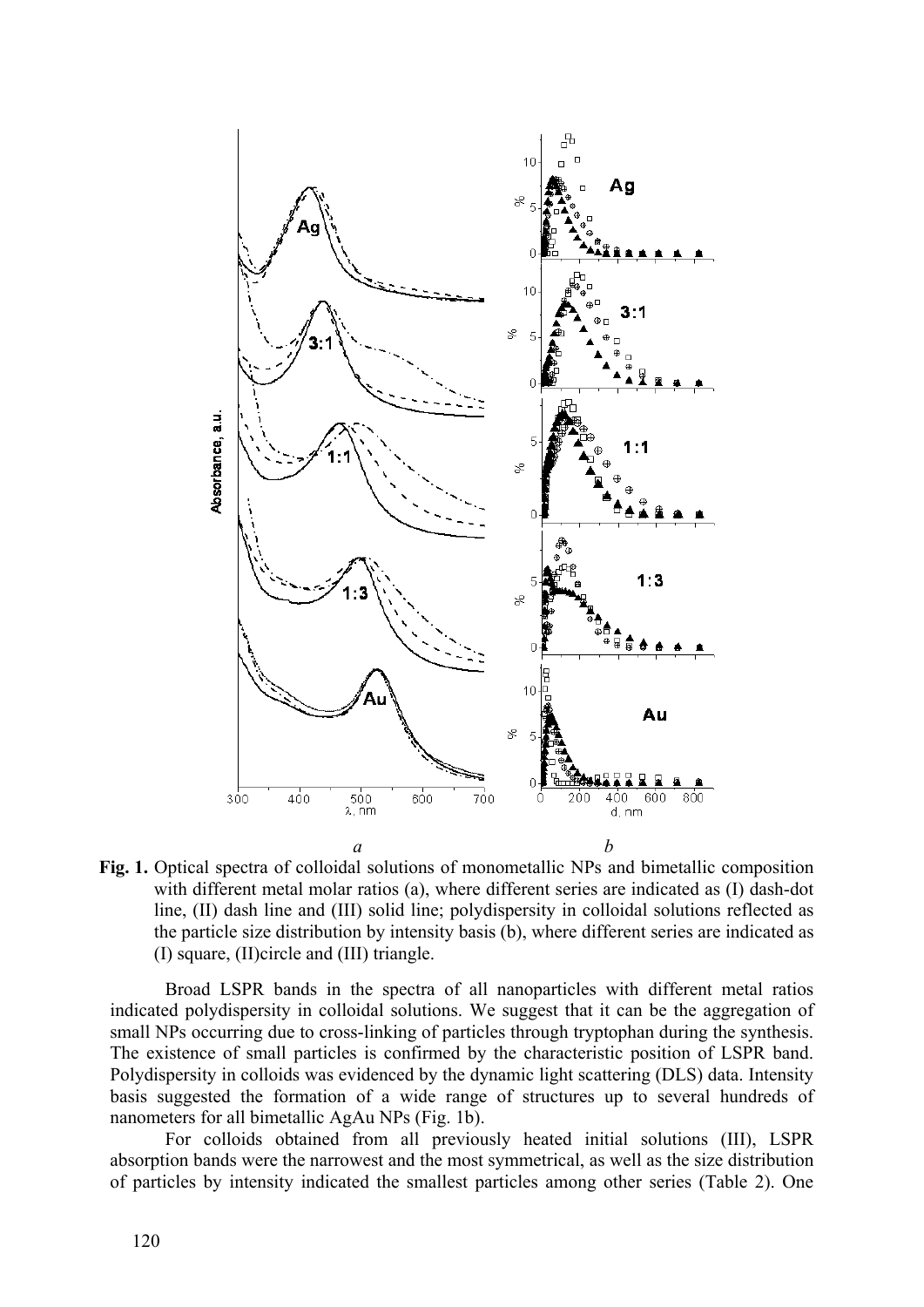more finding is that according to DLS, the more content of gold in bimetallic composition, the smaller aggregates formed.

| N | Ag:Au       |            | d, nm (more than $60\%$ ) |            | d, nm (more than $30\%$ ) |            |         |  |
|---|-------------|------------|---------------------------|------------|---------------------------|------------|---------|--|
|   | molar ratio |            |                           | Ш          |                           |            | Ш       |  |
|   | 3:1         | 140-300    | 100-250                   | 70-220     | 160-220                   | 140-190    | 100-160 |  |
|   | l : 1       | $60 - 220$ | 50-250                    | 50-220     | 100-190                   | 100-190    | 80-140  |  |
|   | 1:3         | 40-250     | 50-220                    | $20 - 120$ | $90 - 160$                | $90 - 140$ | 30-80   |  |

**Table 2.** Size distribution of bimetallic nanoparticles by DLS

The properties of bimetallic NPs with different metal ratios are affected by the mechanism of reduction for two metals. Probably higher red-ox potential of gold caused faster oxidation of amino acid (reduction of metal) and thus smaller particle formation. However, donor-acceptor complex formation with amino acid plays a key role because in aqueous solution adjusted to high pH Trp exists in anionic form and has a nonbonding pair of electrons on the nitrogen atom of the amino group and deprotonated carboxylic group -COO-. Thus, the whole process is very complicated. Donor-acceptor complex with metal on the surface of one NP is formed simultaneously with the charge-transfer complex one with indole moiety on the surface of another NP causing the aggregation in the system.

# **Conclusions**

Reduction of the noble metal with tryptophan leads to the formation of large aggregates of NPs in the system for both mono- and bimetallic NPs. The heating of all initial solutions, as well as simultaneous injection of metal to the reaction mixture, causes the formation of the smallest aggregates of bimetallic NPs.

# **References**

- 1. J. Conde, G. Doria, P. Baptista, Noble Metal nanoparticles applications in cancer // J. Drug Deliv. – 2012. – doi: 10.1155/2012/751075.
- 2. Babu, A. K. Templeton, A. Munshi, R. Ramesh. Nanoparticle-Based Drug Delivery for Therapy of Lung Cancer: Progress and Challenges // J.Nanomater. – 2013. – doi: 10.1155/2013/863951.
- 3. W. Cai, T. Gao, H. Hong, J. Sun. Applications of gold nanoparticles in cancer nanotechnology// Nanotechnol. Sci. Appl. – 2008. – V. 1. – P. 17-32.
- 4. M. Babaei, M. Ganjalikhani. A systematic review of gold nanoparticles as novel cancer therapeutics // J. Nanomedicine.  $-2014. -V.1(4)$ .  $-P. 211-219$ .
- 5. O. Shmarakov, Iu. P. Mukha, V. V. Karavan, O. Yu. Chunikhin, M. M. Marchenko, N. P. Smirnova, A. M. Eremenko. Tryptophan-assisted synthesis reduces bimetallic gold/silver nanoparticle cytotoxicity and improves biological activity // Nanobiomedicine. – 2014. –doi: 10.5772/59684.
- 6. Iu. Mukha, N. Vityuk, O. Severynovska, A. Eremenko, N. Smirnova.The pH-dependent stucture and properties of Au and Ag nanoparticles produced by tryptophan reduction // Nanoscale Res. Let. – 2016. –doi: 10.1186/s11671-016-1318-8
- 7. Н. В. Вітюк, Ю. П. Муха, С. М. Махно, Г. М. Єременко, Н. П. Смірнова. Стабілізація наночастинок срібла у присутності триптофану // Поверхность. – 2015. – Вып. 7(22). – С. 222–226
- 8. Louis, O. Pluchery. Gold nanoparticles for physics, chemistry and biology//Imperial College Press. 2012: 395 pp.
- 9. Link S., Wang Z.L., El-Sayed M.A.Alloy Formation of Gold-Silver Nanoparticles and the Dependence of the PlasmonAbsorption on Their Composition // J. Phys. Chem. B. – 1999.– V. 103. – P. 3529-3533.